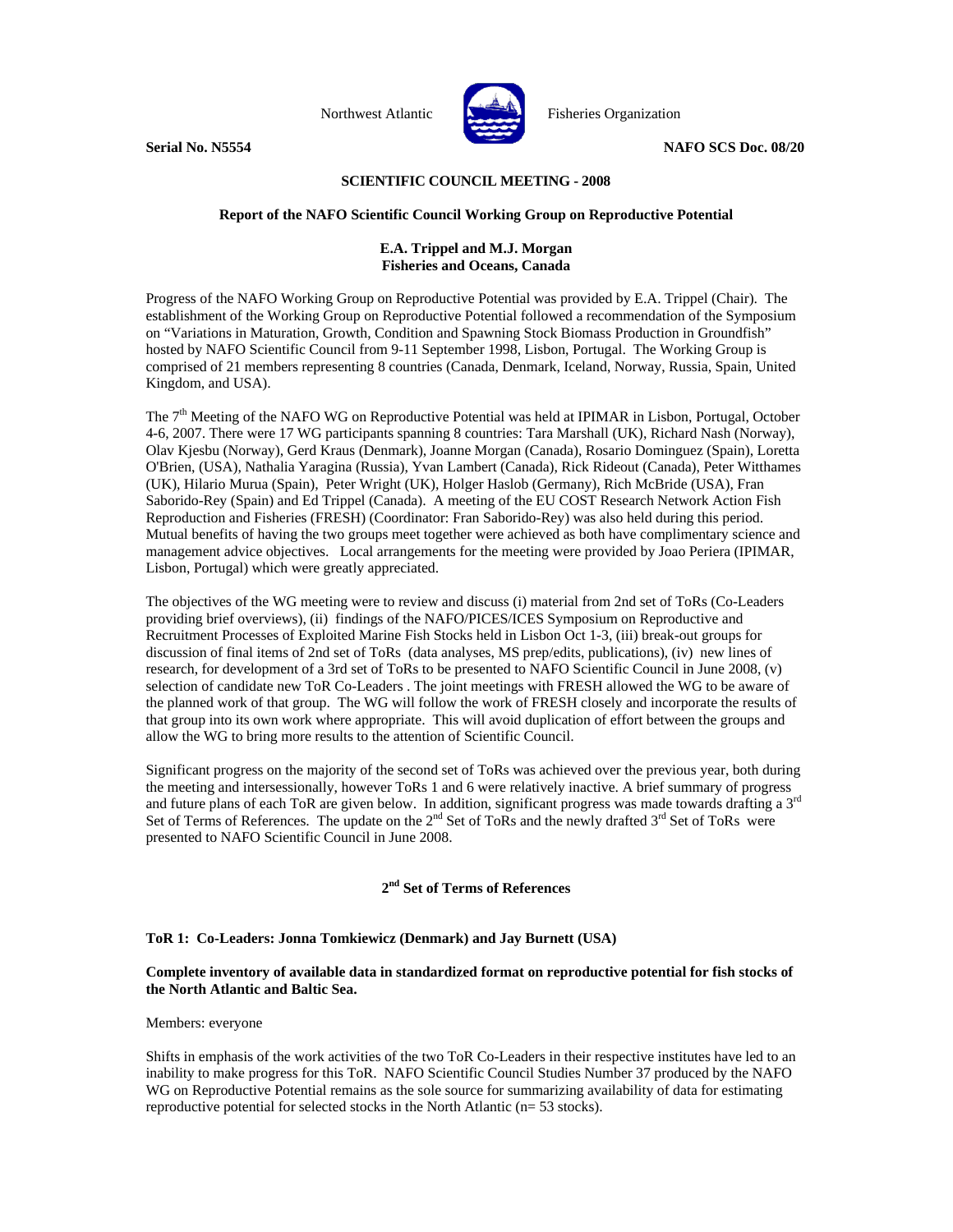#### **ToR 2: Co-Leaders: Yvan Lambert (Canada) and Gerd Kraus (Germany)**

# **Explore the use of correlation analysis to estimate the reproductive potential of fish stocks having limited data availability.**

Members: Hilario. Murua (Spain), Nathalia Yaragina (Russia), Gudrun Marteinsdottir (Iceland), Peter Wright (UK), Peter Witthames (UK)

#### **ToR 3: Co-Leaders: Hilario Murua (Spain) and Gerd Kraus (Germany)**

# **Model the inter-annual and inter-stock variability in size-dependent fecundity for stocks having multiyear estimates.**

Members: Olav Kjesbu (Norway), Peter Witthames (UK), Rick Rideout (Canada), Tara Marshall (UK), Yvan Lambert (Canada), Gudrun Marteinsdottir (Iceland)

#### **The above two terms of reference are related and have been joined.**

The objectives of these two ToRs are to (i) identify patterns of variation in fecundity between different stocks of the same species, (ii) find environmental and biological factors that explain these patterns of variation and (iii) assign data poor stocks to environmental data groups and apply fecundity models of rich stocks of the same environmental data group to predict fecundity.

The results on the variability in the fecundity of cod between several stocks and years presented in the previous year constituted the basis of a manuscript presented at the Symposium on Reproductive and Recruitment Processes of Exploited Marine Fish Stocks in Lisbon in October 2007. In this paper, the pertinence for closely monitoring fecundity of marine fish species was examined. The importance and scale of variation in potential fecundity was first examined using as specific examples Atlantic cod (*Gadus morhua*) and herring (*Clupea harengus*) (Fig. 1). It was apparent that fecundity could vary widely between individuals of the same population (e.g., by female size), and between years, populations, and species. Furthermore, these variations were likely to be adaptive and such variation had obvious importance for stock assessment and management of fisheries.

It was hypothesized that the absence of time series on fecundity was associated with the large use of SSB as a proxy of reproductive potential and stock-recruitment relationships in age-structured population models. The lack of fecundity data is often the result of the fact that the measurement of fecundity was time consuming and costly. However, many studies demonstrate that SSB may not be a good proxy of reproductive potential. New methodological developments are allowing more time efficient measurement of fecundity. Using an "autodiametric method" with cod, it is shown that the calibration curve necessary for the determination of fecundity does not vary between years within a stock and between stocks of the same species (Fig.2) indicating that this method can be of general application and can be used as a tool to easily monitor yearly variations in potential fecundity.

The variability in potential fecundity between years observed for different species and stocks has been analysed in relation to influential factors known to modulate potential fecundity. These relations were used to develop generalized linear models explaining interannual variations in potential fecundity for different cod and haddock stocks. For example, differences in the potential fecundity-length relationships observed between the years for cod in the northern Gulf of St. Lawrence were associated with differences in the mean condition factor of maturing fish sampled at the same periods and years (Fig. 3). This dependence of potential fecundity on length and condition factor was evaluated using a multiple regression model. Both fork length and condition factor had significant effects on potential fecundity and the regression model explained 79% of the total variability in potential fecundity (Table 1).

Generalized linear models using co-variate or multiple regression factors to incorporate significant influential factors explaining inter-annual variations in potential fecundity can thus advantageously be used to hindcast and predict variations in potential fecundity. The combination of time series of potential fecundity data obtained from monitoring and/or the development of generalized linear potential fecundity models to demographic parameters largely available for exploited marine fish stocks allows the monitoring of total egg production of stocks (TEP). Numerous studies indicate that estimates of reproductive potential produced by including this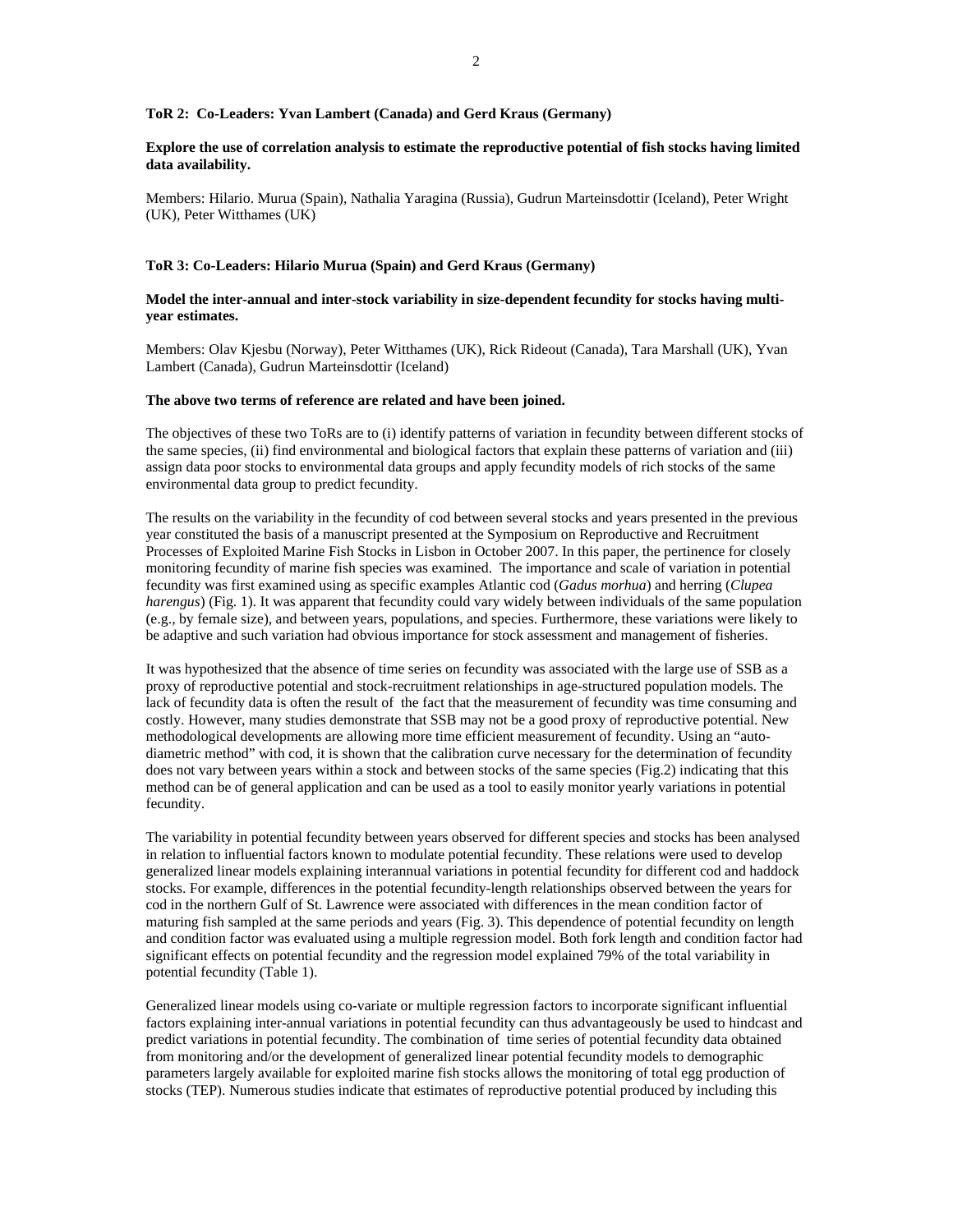improved biological information on reproductive characteristics (including potential fecundity) changed the perception of the size of some spawning stock and levels of stock productivity.

The monitoring of TEP from yearly determinations of fecundity and other demographic parameters commonly measured (population numbers-at-age, lengths-at-age, sex ratio-at-age, proportion of females that are mature-atage) provides the empirical values for key life history traits necessary for the calculation of the intrinsic rate of population increase (*r*), an essential parameter in population dynamics and evolutionary ecology. This approach applied to cod in the northern Gulf of St. Lawrence indicated that the values of the intrinsic rate of population increase estimated from a close monitoring of the reproductive potential were lower than previous estimates based the general characteristics of the stocks (Table 2). These low empirical values of the intrinsic rate of population increase for the NGSL cod stock are not unexpected and could be realistic since this stock that collapsed in the early 90's has not shown signs of recovery. Development of this analytical approach, beginning with collection of the required fecundity data, may lead to considerable advancement of our understanding of the productivity and resiliency of exploited fish stocks. Such information has practical application to determine stock rebuilding strategies, to examine the impact of fishing on rebuilding time, and to disentangle the relative role of different demographic parameters (growth, age at maturity, fecundity, juvenile and adult survival etc.) on *r* and recovery.

#### **ToR 4: Co-Leaders: Tara Marshall (UK) and Joanne Morgan (Canada)**

#### **Explore how the current use of biological reference points and medium-term projections can be adapted to include new information on reproductive potential.**

Members: Loretta O'Brien (USA), Hilario Murua (Spain), Gudrun Marteinsdóttirr (Iceland), Gerd Kraus (Germany), Yvan Lambert (Canada), Jonna Tomkiewicz (Denamark).

A manuscript has been completed (and a poster presented at the Symposium on Reproductive and Recruitment Processes of Exploited Marine Fish Stocks) exploring the impact of alternative indices of reproductive potential (RP) on perceptions of population productivity. Data from 8 populations from across the north Atlantic were available. These were Georges Bank cod (*Gadus morhua*, NAFO Div. 5Z), northern Gulf of St. Lawrence cod (NAFO Div. 3Pn4RS), southern Grand Bank cod (NAFO Div. 3NO), Grand Bank American plaice (*Hippoglossoides platessoides*, NAFO Div. 3LNO), Icelandic cod (ICES Div. Va), Northeast Arctic cod (ICES Subareas I and II), Baltic cod (ICES IIId SD 25-32), and northern hake (*Merluccius merluccius*, ICES Div. IIIa, SA II, IV, VI, VII and Div. VIIIa, b, d). For each population, four indices of reproductive potential were calculated. The four indices of RP started with an assumption of constant reproductive characteristics  $(RP_{\text{CONSTANT}})$  and then included increasing biological complexity, adding variation in maturation  $(RP_{\text{SSB}})$ , sex ratio ( $RP_{FSB}$ ) and fecundity ( $RP_{TEP}$ ). Perceptions of stock productivity were greatly affected by the choice of index of RP. Population status relative to reference points (Fig. 4), RP per recruit and projections of population size all varied when alternative indices of RP were used (Fig. 5). There was no consistency in which index of RP gave the highest or lowest estimate of population productivity, but rather this varied depending on how much variation there was in the reproductive biology of the population and the age composition (Fig. 6). Estimates of sustainable harvest levels and recovery time for depleted populations can vary greatly depending on the index of RP.

# **ToR 5: Co-Leaders: Peter Wright (UK) and Ed Trippel (Canada)**

# **Explore the consequences of fishery-induced changes in the timing and location of spawning to reproductive success.**

Members: Jonna Tomkiewicz (Denmark), Saborido-Rey (Spain), Rick Rideout (Canada), Chris Chambers (USA), Joanne Morgan (Canada), and Gudrun Marteinsdottir (Iceland)

This topic is being explored by a review of the theory and evidence that spawning time varies and early survivorship of progeny is related to birth date. A manuscript entitled "Fishery-induced demographic changes in the timing of spawning: consequences to reproductive success" was submitted to Fish and Fisheries in March 2008. This review considers the consequence of reproductive timing to progeny survival and the effect that reductions in the size and age composition of the spawning stock have on this relationship. In many multiple batch spawners, individuals spawn progressively earlier within a season and produce more egg batches over a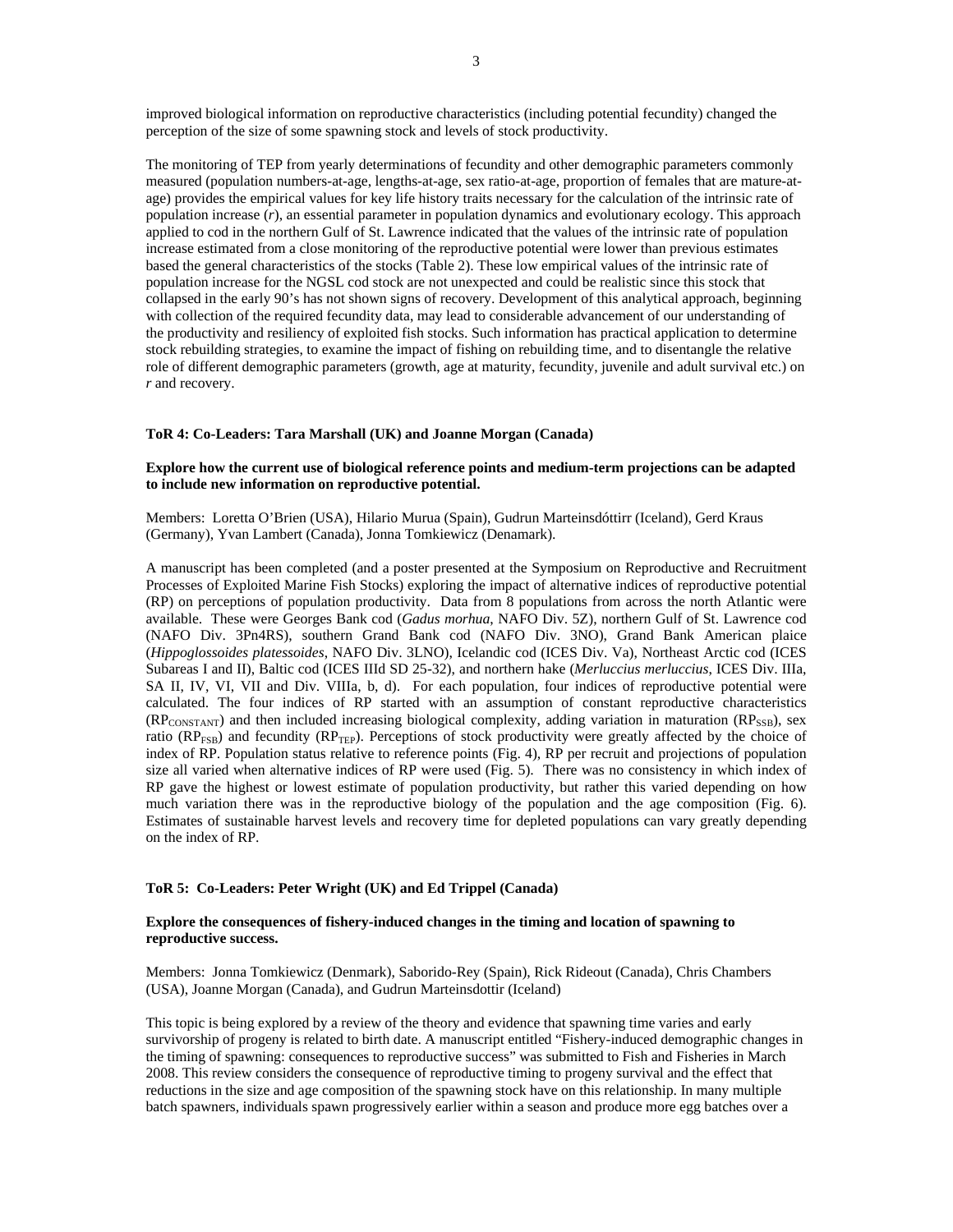longer period as they get older, thus extending their lifetime spawning duration. As a consequence stock demography can have a significant effect on reproductive timing and the magnitude of such an effect can be comparable to environmentally induced variability. Empirical estimates of selection on birth date, from experiments and using otolith microstructure, demonstrate that there is considerable variation in selection on birth date within a spawning season. The few multi-year studies that have linked egg production with the survival of progeny to the juvenile stage further highlight the uncertainty that adults face in timing their spawning to optimise offspring survival (see Figure 7). The production of many small batches of eggs over a long period of time within a season is likely to decrease the variance and increase the mean progeny survival. Hence, by reducing the average lifetime spawning duration within a fish stock, fishing pressure could be increasing the variability in reproductive success and reducing the long term reproductive potential of a stock. Modelling approaches are suggested to better quantify the likely impact of changing spawning times on yearclass strength and life-time fitness. Nevertheless, the evidence presented strengthens the need to avoid severely age truncated fish stocks.

A second study on the effect of age on spawning time in gadoids based on maturity data from regular research survey sources is also being conducted. Progress has been slow although the content of the manuscript was decided at the Lisbon meeting and most analyses have now been conducted. The ToR members intend to have the manuscript complete by the next NAFO WG meeting with the lead author being either Peter Wright or Rick Rideout. Regular research survey sources do not provide the ideal source of data for this analysis because the temporal resolution is too short to examine the response of the two key transitions between developing and spawning and spawning and spent. Therefore, all analyses were standardised to considering proportion spent. Generalized linear models with logit link function and binomial error were used to estimate the proportion of spent fish on each day and the day of the year on which 50% of the fish were spent. Unlike some past studies the effect of age was modelled as a discrete (or class) variable since there was no a priori reason to expect that the effect of age would be continuous. To examine the data for a possible year:age interaction the results of the above model were compared to a model that did not contain a year effect. Overdispersion was a common problem in the data and so standard errors were inflated by a dispersion parameter. Examples of the modelled age effect in females for the stocks considered is given in Figure 8. Note that the spent condition is reached earlier in the year for younger vs. old individuals of each species.

#### **ToR 6: Co-Leaders: Fran Saborido-Rey (Spain) and Joanne Morgan (Canada)**

#### **Provide recommendations for the collection of required data in existing research surveys, sentinel fisheries and captive fish experiments that are required to improve annual estimates of reproductive potential for stocks varying in data availability.**

Members: Anders Thorsen (Norway), Rick Rideout (Canada), Ed Trippel (Canada), Jonna Tomkiewicz (Denmark), Pauline King (Ireland), and Jay Burnett (USA).

Recently a COST Research Network Action has been approved (COST Action FA0601 "Fish Reproduction and Fisheries"). The NAFO WG recommended including workshops 1-3 detailed below as part of the events to be organized within the COST Action. These 3 workshops will be organized in 2008-2010. The fourth workshop was discussed at the June 2008 Scientific Council meeting and is recommended to form part of the  $3<sup>rd</sup>$  Set of ToRs for the NAFO WG on Reproductive Potential.

Four (4) workshops are being considered:

1. *Methodology and quantification using stereology (relatively limited number of species)*

- Gametogenesis patterns in our commercial species males and females, comparison of macroscopic vs. histology assessment and linking macroscopic images and histological descriptions.
- Criteria to interpret follicle stages in whole mounts. Rates of follicle growth and regression and identification of females that skip spawning using POFS and ovary Tunica diameter.
- Quantification using auto diametric and Dissector methods.

 2. *Identication and classification of reproductive strategies (including range of species with families having different reproductive strategies)* 

- Comparison of female and male gametogenesis across species and reproductive strategies.
- Consideration of different aspects for classifying the reproductive strategy of teleosts.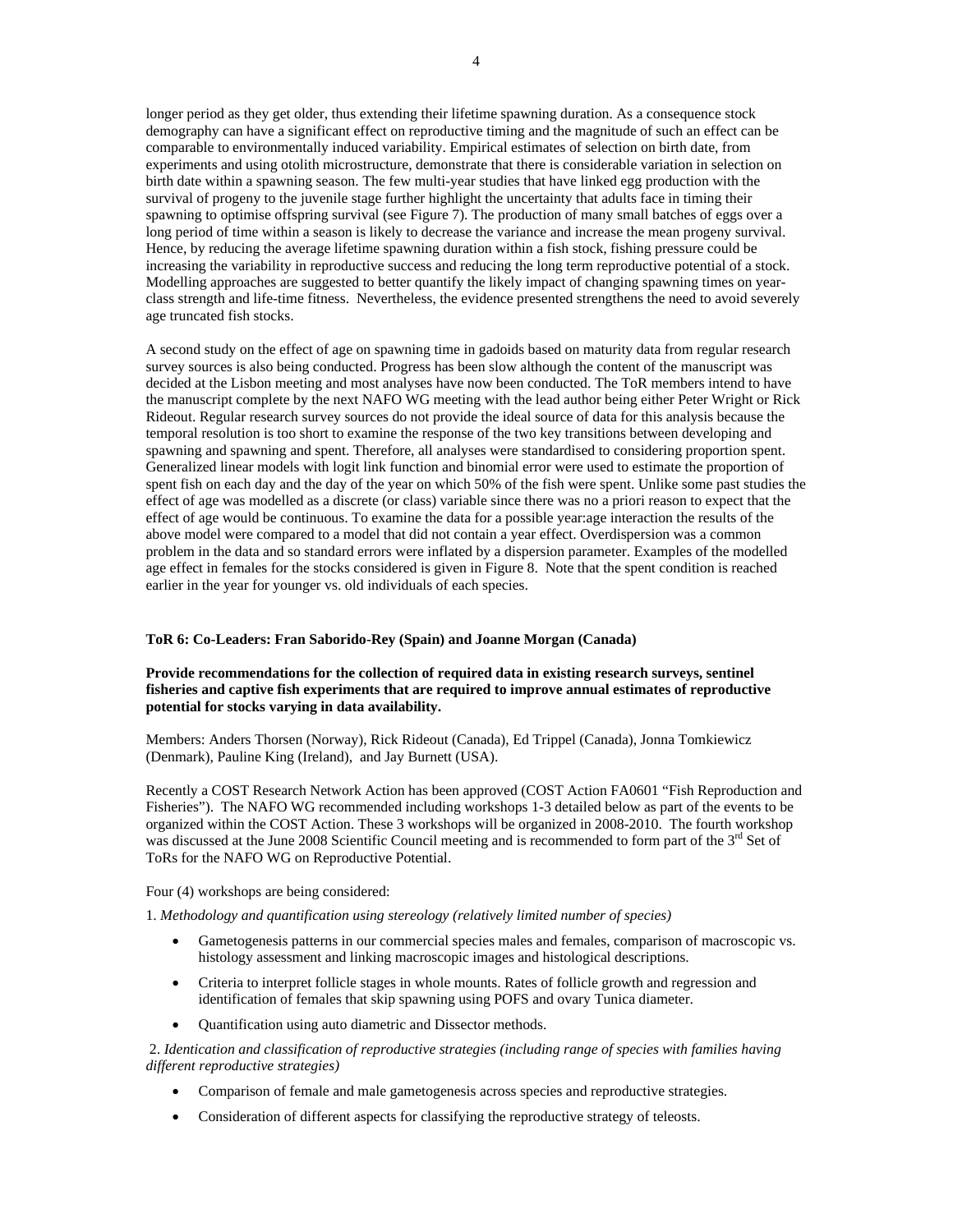- Discussion of methodology needed to assess reproductive strategies.
- Useful protocols for staining various cells components and structures.
- Agree on guidelines and produce an illustrated atlas on reproductive strategies and comparative gametogenesis.
- 3. *Fecundity of determinate and indeterminate teleosts (examples of different types)* 
	- Different methodologies to assess fecundity of determinate and indeterminate female spawners.
	- Methods to identify and quantify atresia.
	- Estimation of potential and realized egg production of determinate and indeterminate spawners.
	- Methods to determine male spermatozoa production and fertilization capacity?

4*. Incorporating estimates of reproductive potential into stock assessment*

- Data necessary for estimating reproductive potential.
- Considerations for the collection and analyses of data on reproductive potential.
- Hands on work on incorporating existing data.

#### **ToR 7: Co-Leaders: Loretta O'Brien (USA) and Nathalia Yaragina (Russia)**

#### **Explore the effects of the environment on Stock Reproductive Potential and how these relate to ToRs 2, 3 and 4.**

Members: Chris Chambers (USA), Gerd Kraus (Germany), Rick Rideout (Canada), Yvan Lambert (Canada), Olav Kjesbu (Norway), Anders Thorsen (Norway), Tara Marshall (UK), Coby Needle (UK).

Environmental influences on stock reproductive potential (SRP) were investigated using the intrinsic rate of population increase *r*, derived from life table analysis, that incorporates characteristics (e.g. growth rate, fecundity, etc.) which are also associated with SRP.

Trends in *r* were compared among nine Atlantic cod *Gadus morhua* stocks (Northern Gulf of St. Lawrence, Northeast Arctic, Georges Bank, Gulf of Maine, Baltic, Icelandic, Irish Sea, Flemish Cap, and West of Scotland) with time series varying in length between 22 and 56 years for the time period 1946-2005 (Fig. 9). Cod west of Scotland had the highest *r* over the observed period while Northern Gulf of St. Lawrence cod had the lowest *r*. Tests for significant differences of mean *r* between stocks indicated **six** distinct groups, for example, cod from Northern Gulf of St. Lawrence and West of Scotland were significantly different from each other and the other four stock-groups (Table 3).

Further work includes:

- Incorporate annual survivorship
- Derive model based annual estimates of fecundity
- Explore what factors differentiate these stocks into 6 groups
- Estimate variance of input data to Euler-Lotka equation
- Conduct simulations to test sensitivity of r to input values

# **FUTURE ACTIVITIES**

The 8th Meeting of the NAFO Working Group on Reproductive Potential is proposed to be held in Palermo, Italy during November 17-21, 2008. This will be the kick-off meeting for the 3<sup>rd</sup> Set of ToRs. It is proposed that this be a joint meeting with COST/FRESH to help facilitate mutual progress and collaboration where relevant on these important fishery science and management initiatives. The NAFO/PICES/ICES Symposium clearly confirmed the benefits that can be achieved by the integration of reproductive biology into the study and management of global marine stocks. The continued poor record of recruitment and stock recovery signals the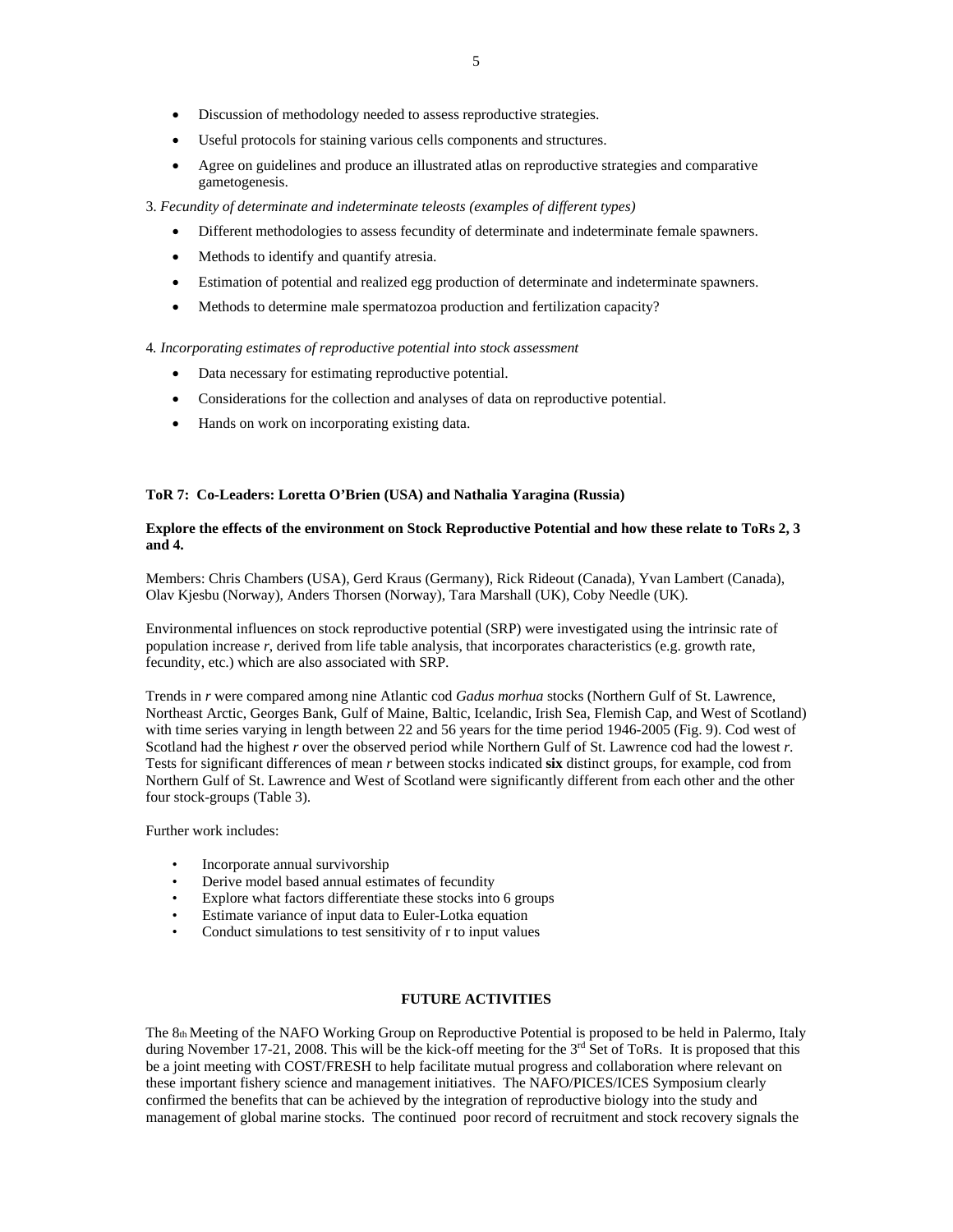importance of investing further energy into this area of fishery science and its application to NAFO scientific advice.

Discussion was made of the possible entry into a formal relationship between NAFO and COST/FRESH. It was recommended that the two groups maintain an informal working relationship as this type of relationship is adequate to develop the collaborations among scientists that would be beneficial towards addressing the ToRs.

# **3rd Set of Terms of Reference**

#### **ToR 1: Explore and conduct evaluation of underlying assumptions of protocols used to estimate total realized egg production of selected marine species and stocks**

# **Co-Leaders: Rick Rideout (DFO, Canada) and Rosario Dominguez (CSIC, Spain)**

Several marine laboratories in the North Atlantic have initiated routine fecundity estimation for key fish stocks. This information is being used to (i) help improve the estimation of stock reproductive potential (ii) understand population productivity and (iii) predict stock recovery rates. However, there is a lack of standarization and calibration of various methods to estimate fecundity among laboratories. For example, some laboratories have only recently initiated the autodiametric method and are developing appropriate calibration curves. On the other hand, observations have been made that indicate atresia and timing of sampling can influence estimates of total egg production. Techniques to quantify atresia (vitellogenic oocyte resorption) will be developed and evaluated in this ToR. This will involve histological analyses accompanied by computerized image analysis.

Establish Standard Operating Procedures:

- Provide uniform and standarized procedures for routine fecundity analyses in laboratories using a variety of methods, i.e. autodiametric method, image analysis
- Evaluate histological techniques for assessment of atresia

#### Validation of Assumptions:

- Test assumptions of different fecundity methods (i.e. the autodiametric method) and parameters associated with fecundity estimation
- Estimate down regulation of fecundity and quantification of atresia and non-annual spawning

# **ToR 2: Explore and investigate the potential effects of changes in water temperature and food supply on reproductive success in selected marine species and stocks**

# **Co-Leaders: Richard McBride (NMFS, USA) and Stylianos Somarakis (HCMR, Greece)**

Environmental factors can modify the reproductive potential of fish stocks and thereby influence recruitment. Annual variations in water temperature and potential increases due to climatic warming will presumably act strongly to influence gonadal development and reproductive success. Prey resources also vary and influence fish condition which in turn affects reproductive output. In this ToR, using data on specific stocks and laboratory experiments, the influence of specific abiotic and biotic factors on gonadal development and spawning will be evaluated pending available data.

> Abiotic: Examine changes in water temperature (short and long-term) and their effects on timing and duration of spawning, fecundity, egg size and fertilization success

Biotic: Assess variation in prey resource type and abundance and their effects on egg production and gamete quality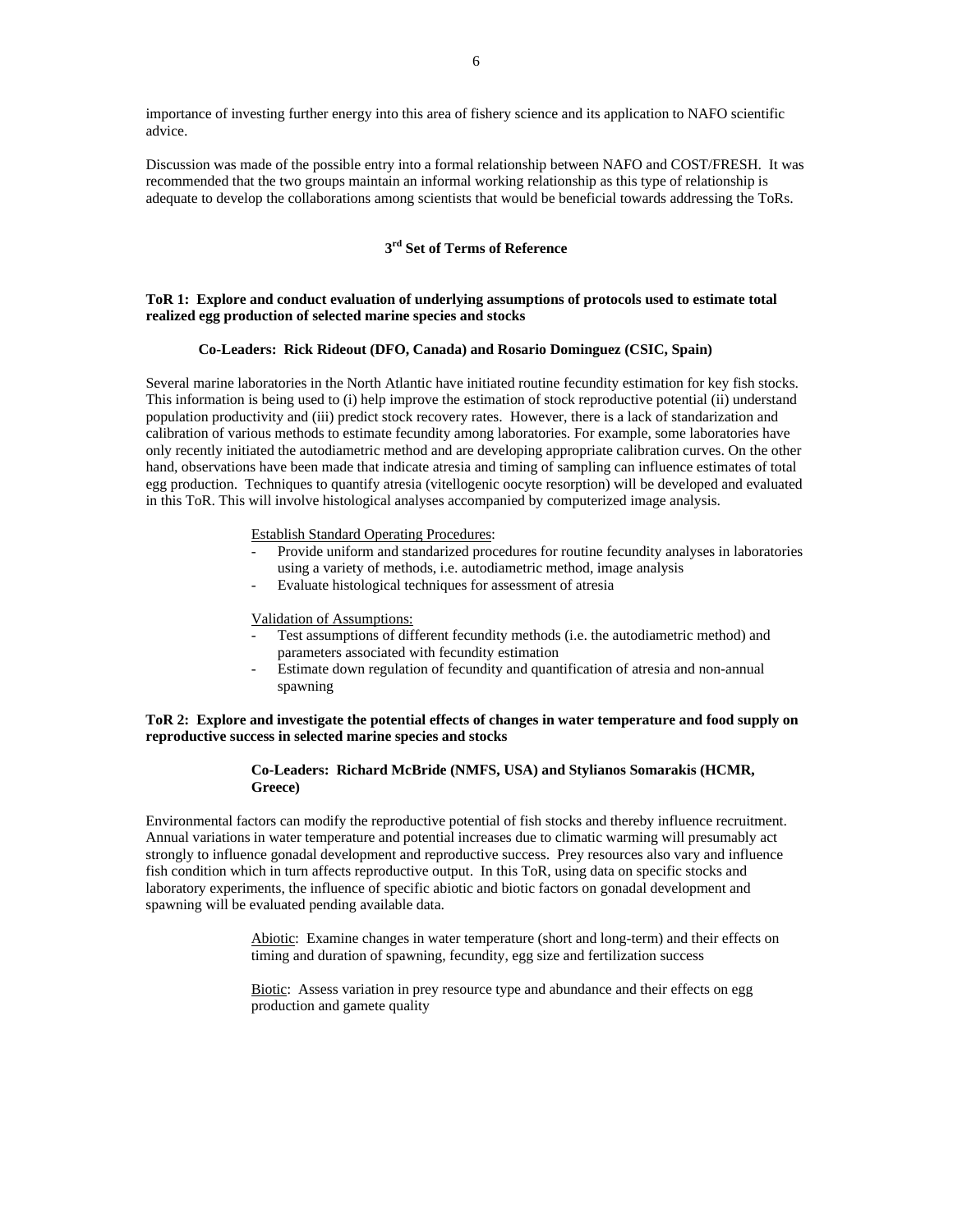#### **ToR 3: Undertake appraisal of methods to improve fish stock assessments and fishery management advice that incorporate new biological data for highly exploited and closed fisheries**

#### **Co-Leaders: Joanne Morgan (DFO, Canada) and Loretta O'Brien (NMFS, USA)**

The depressed and age-altered state of many marine fish stocks has led to reduced landings and in some instances fishery closures. New biological data associated with these altered states will be used to forecast recruitment and improve the accuracy of stock assessment advice. Building on information from previous WG ToRs, the intrinsic rate of population increase will be utilized to assess the timeframe for selected stocks to recover under various fishing and environmental conditions.

> Recruitment prediction: Improve prediction of incoming year class size and develop new stock-recruitment models and biological reference points based on better estimates of stock reproductive potential. This includes testing whether more complex indices of reproductive potential result in better estimates of recruitment and limit reference points. Develop scenarios which model population reproductive responses to extrinsic factor data developed in ToR 2.

Stock recovery: Evaluate the intrinsic rate of increase of selected stocks under differing conditions of reproductive potential and levels of fishing mortality to aid in the development of reopening criteria. Estimate recovery time for specific stocks to achieve target biomass levels.

Egg production methods can estimate spawner biomass and/or stock numbers independently of commercial fisheries data. Improved information on stock reproductive potential is improving the accuracy of these methods. The daily egg production method is being explored to evaluate adult stock size for determinate spawning species in the Baltic and North Seas. For this ToR a meta analysis/review of this topic will be conducted to inform Scientific Council of advances in this area.

ToRs will be explored for stocks in the NAFO area where possible (e.g. 3NO cod, 3LNO American plaice, 3M cod, 3LNO yellowtail flounder, 2+3KLMNO Greenland halibut; Georges Bank cod) but stocks from the northeast Atlantic will be included as additional sources of information.

NAFO Scientific Council approved the new set of ToRs and recommended the development of a Workshop on ToR 3. This Workshop should be held in ~3 years to help facilitate the transfer of techniques developed by WG members to stock assessment personnel that routinely conduct NAFO stock assessments. It is anticipated that one of the outputs of this workshop will be a manual on the integration of data on reproductive potential into stock assessments.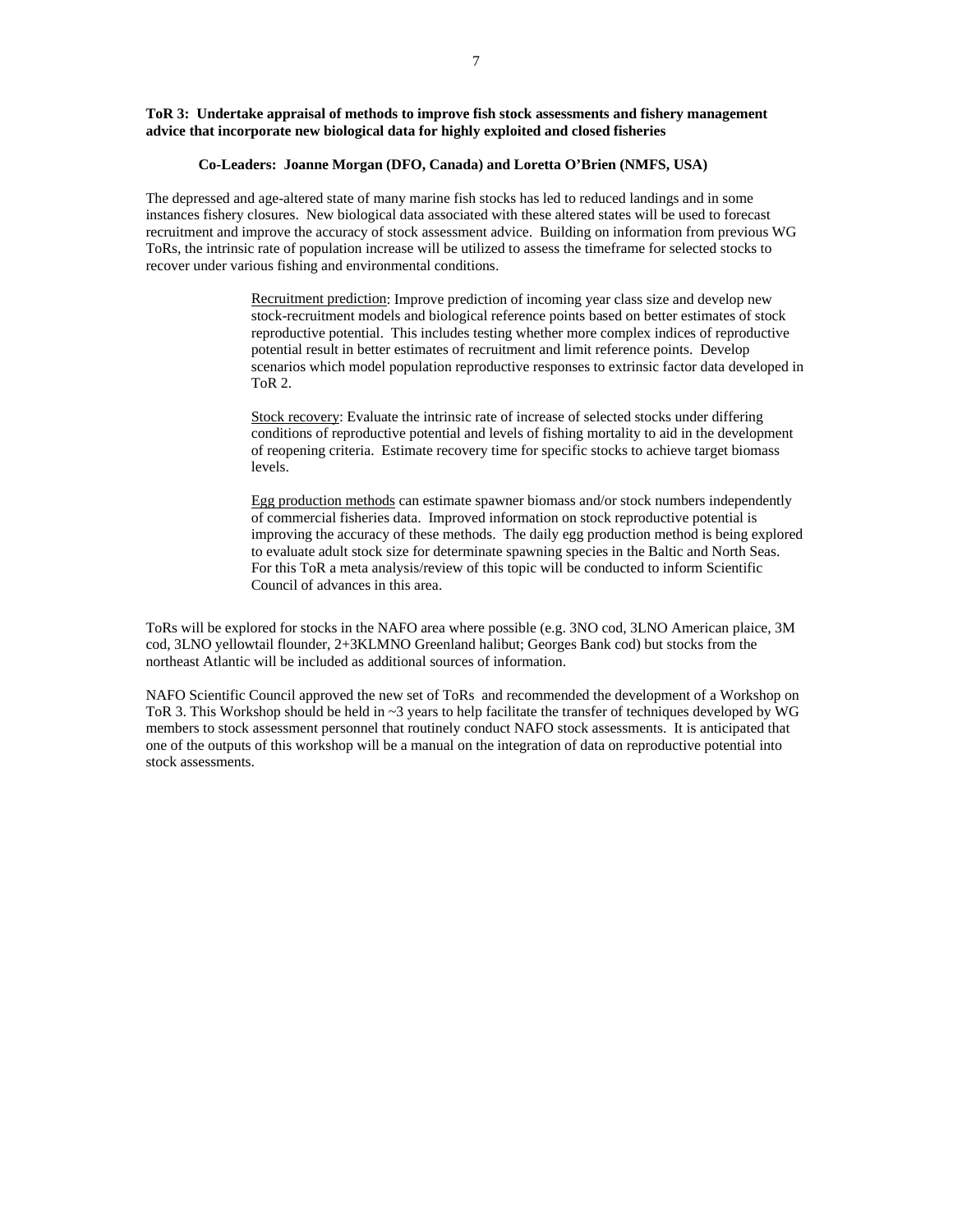Table 1. Summary statistics of the multiple regression model relating potential fecundity to fork length and somatic condition factor (Ks) for cod in the northern Gulf of St. Lawrence. Fish sampled in the years 1995, 1998, 2001, and 2002 were used for the analysis.

|             | d.f. | Sum of Sq | Mean sq  |          | Pr(F)    |
|-------------|------|-----------|----------|----------|----------|
| ln (Length) |      | 133.5529  | 133.5529 | 1637.585 | < 0.0001 |
| ln(Ks)      |      | 8.6658    | 8.6658   | 106.257  | < 0.0001 |
| Residuals   | 459  | 37.4337   | 0.0816   |          |          |

Model:  $fec = \exp(-14.525 + 3.630 \ln(L) + 1.515 \ln(Ks))$  r<sup>2</sup>= 0.79

Table 2.. Intrinsic rate of population growth (*r*), annual rate of increase in percent per year (% / year) and doubling time in years (DT) for different cod stocks in the Northwest Atlantic.

|                  | <b>Stock</b>            | $\overline{R}$         | $%$ / year    | DT           |
|------------------|-------------------------|------------------------|---------------|--------------|
| Present study    | N. Gulf of St. Lawrence | $0.023 - 0.12$         | $2.3 - 12.9$  | $5.7 - 30.1$ |
|                  | (3Pn4RS)                |                        |               |              |
| Myers et al.     | Labrador/N.E.           | 0.17                   | 18.5          | 4.1          |
| (1997)           | Newfoundland (2J3KL)    | (corrected to $0.26$ ) | (29.7)        | (2.7)        |
|                  | S. Grand Bank (3NO)     | 0.27                   | 31.0          | 2.6          |
|                  |                         |                        |               |              |
|                  | N. Gulf of St. Lawrence | 0.20                   | 22.1          | 3.5          |
|                  | (3Pn4RS)                |                        |               |              |
|                  | St. Pierre Bank (3Ps)   | 0.31                   | 36.3          | $2.2\,$      |
|                  |                         |                        |               |              |
|                  | S. Gulf of St. Lawrence | 0.15                   | 16.2          | 4.6          |
|                  | (4TVn)                  |                        |               |              |
| <b>Hutchings</b> | Labrador/N.E.           | $0.14 - 0.16$          | $15.0 - 17.4$ | $4.3 - 5.0$  |
| (1999)           | Newfoundland (2J3KL)    |                        |               |              |

Table 3. SNK multiple range test indicating 6 significant groups of intrinsic rate of increase '*r*' for 12 Atlantic cod stocks.

| <b>SNK Multiple Range Test on Means</b> |       |        |            |                                |  |
|-----------------------------------------|-------|--------|------------|--------------------------------|--|
|                                         | Group |        | Mean Years | Stock                          |  |
|                                         | A     | 0.5411 | 16         | <b>West of Scotland</b>        |  |
|                                         | в     | 0.4873 | 16         | <b>Irish Sea</b>               |  |
|                                         | С     | 0.3408 | 16         | <b>Baltic 26</b>               |  |
|                                         | C     | 0.3345 | 16         | <b>Baltic 25</b>               |  |
|                                         | C     | 0.3257 | 16         | <b>NE</b> Arctic               |  |
|                                         | С     | 0.3166 | 16         | <b>Flemish Cap</b>             |  |
|                                         | D     | 0.2892 | 16         | <b>Baltic 28</b>               |  |
|                                         | D     | 0.2817 | 16         | <b>Gulf of Maine</b>           |  |
|                                         | D     | 0.2813 | 16         | <b>Icelandic</b>               |  |
| Е                                       | D     | 0.2649 | 16         | <b>Georges Bank</b>            |  |
| Е                                       |       | 0.2431 | 16         | <b>Baltic 25-32</b>            |  |
|                                         | F     | 0.0304 | 16         | <b>No.Gulf of St. Lawrence</b> |  |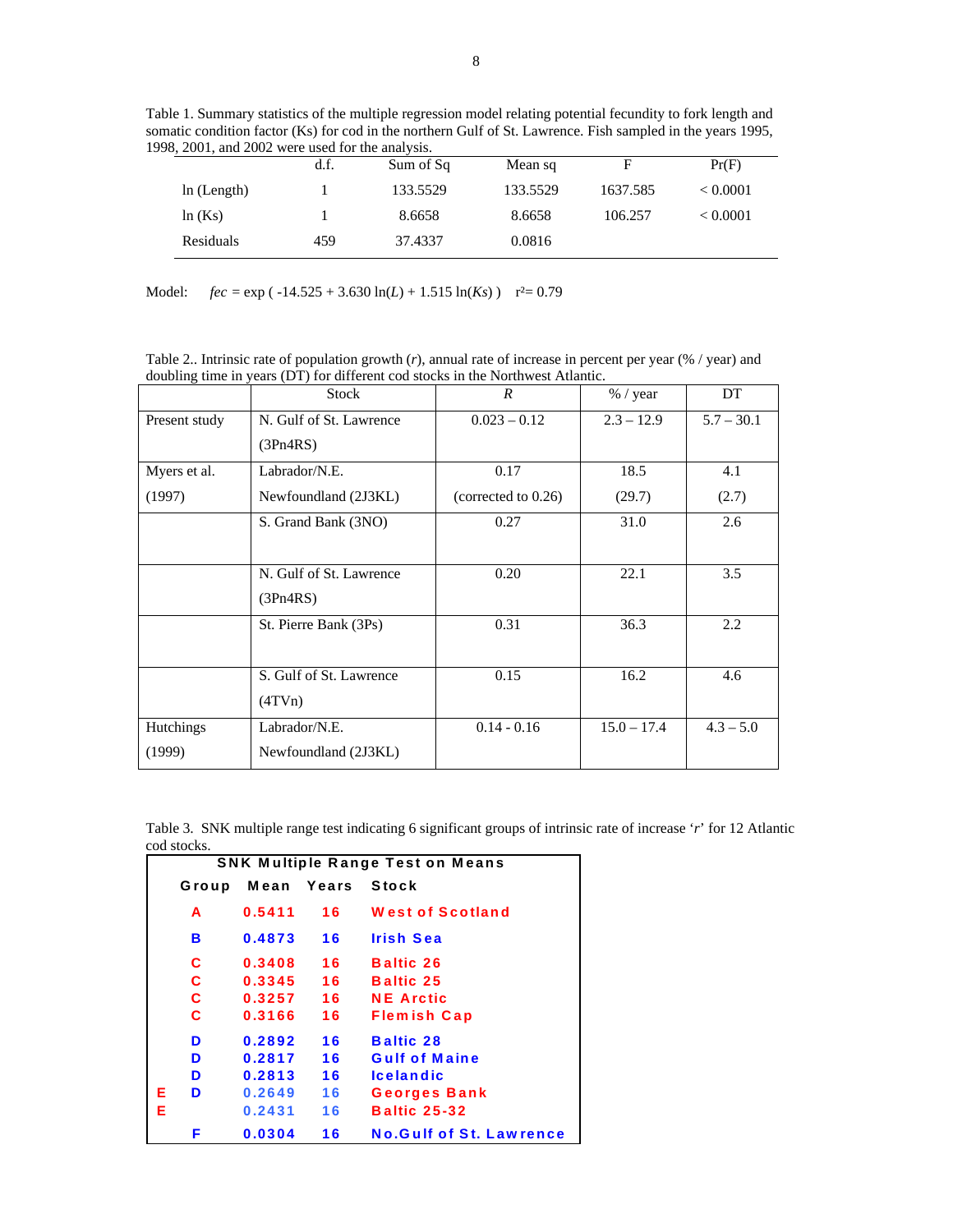

Figure 1. Range of variation in the potential fecundity of Atlantic cod (*Gadus morhua*) and Atlantic herring (*Clupea harengus*). Minimum and maximum values of potential fecundity for each species were obtained from fecundity-length relationships observed for different populations, geographic areas and years.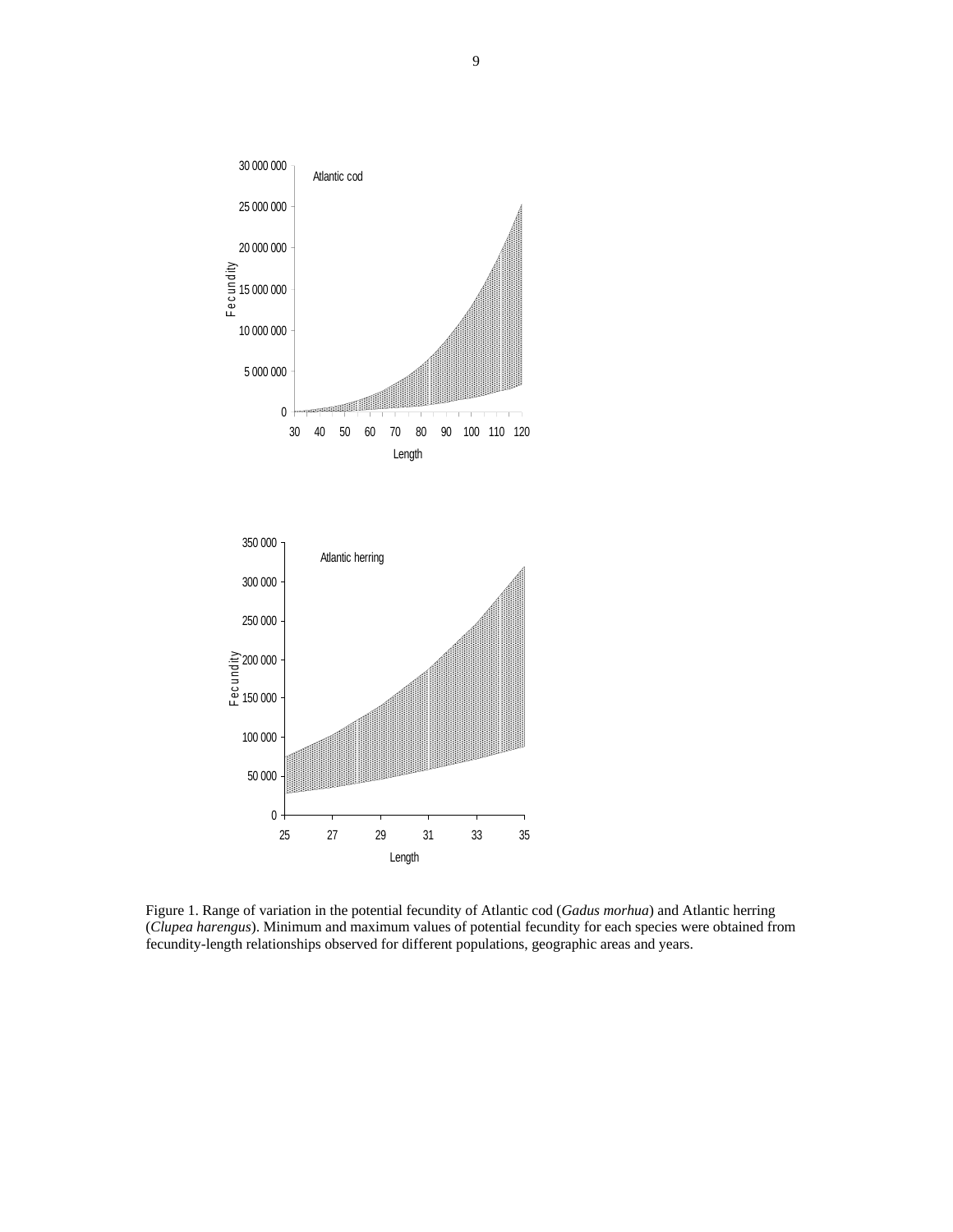

Figure 2. Relationship between mean egg diameter and number of eggs/g for Atlantic cod sampled in different areas and years. Data for cod from the northern Gulf of St. Lawrence (4R and 3Pn) and southern Newfoundland (3Ps) are presented along with the relationship obtained by Thorsen and Kjesbu (2001) for Northeast Arctic cod.



Figure 3. Fecundity-length relationships (upper panel) and mean condition factor of maturing cod (lower panel) in the northern Gulf of St. Lawrence in 1995, 1998, 2001, and 2002. Significant differences in the condition factor between years are identified by different letters. Number of female fish for each year are presented in parenthesis.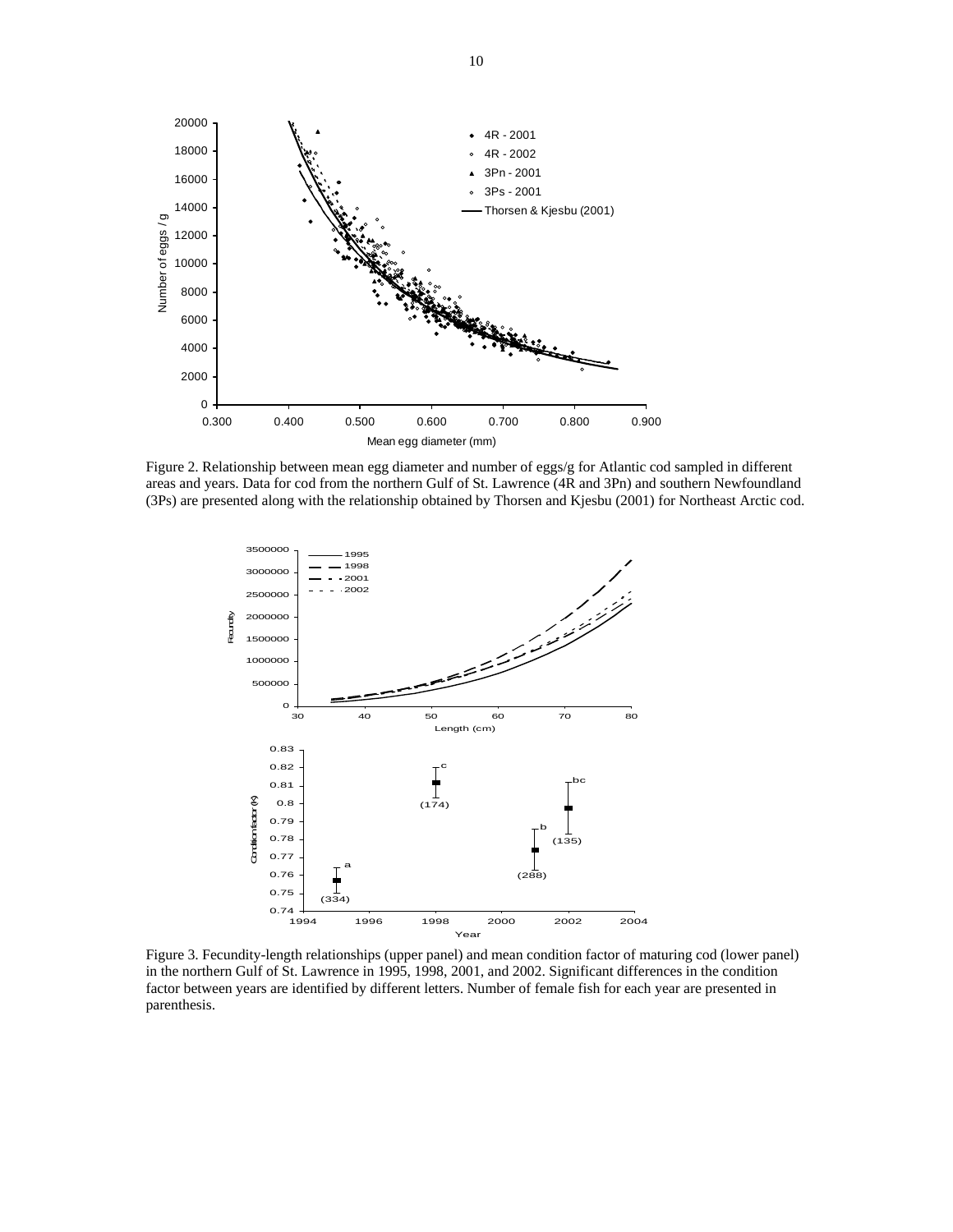

Figure 4. Index of RP and Fishing mortality for Div. 3LNO American plaice for two different indices of RP (constant and total egg production). The vertical lines indicate  $B_{lim}$  and the dashed horizontal lines  $F_{lim}$ . Reference points were calculated separately for each index of RP.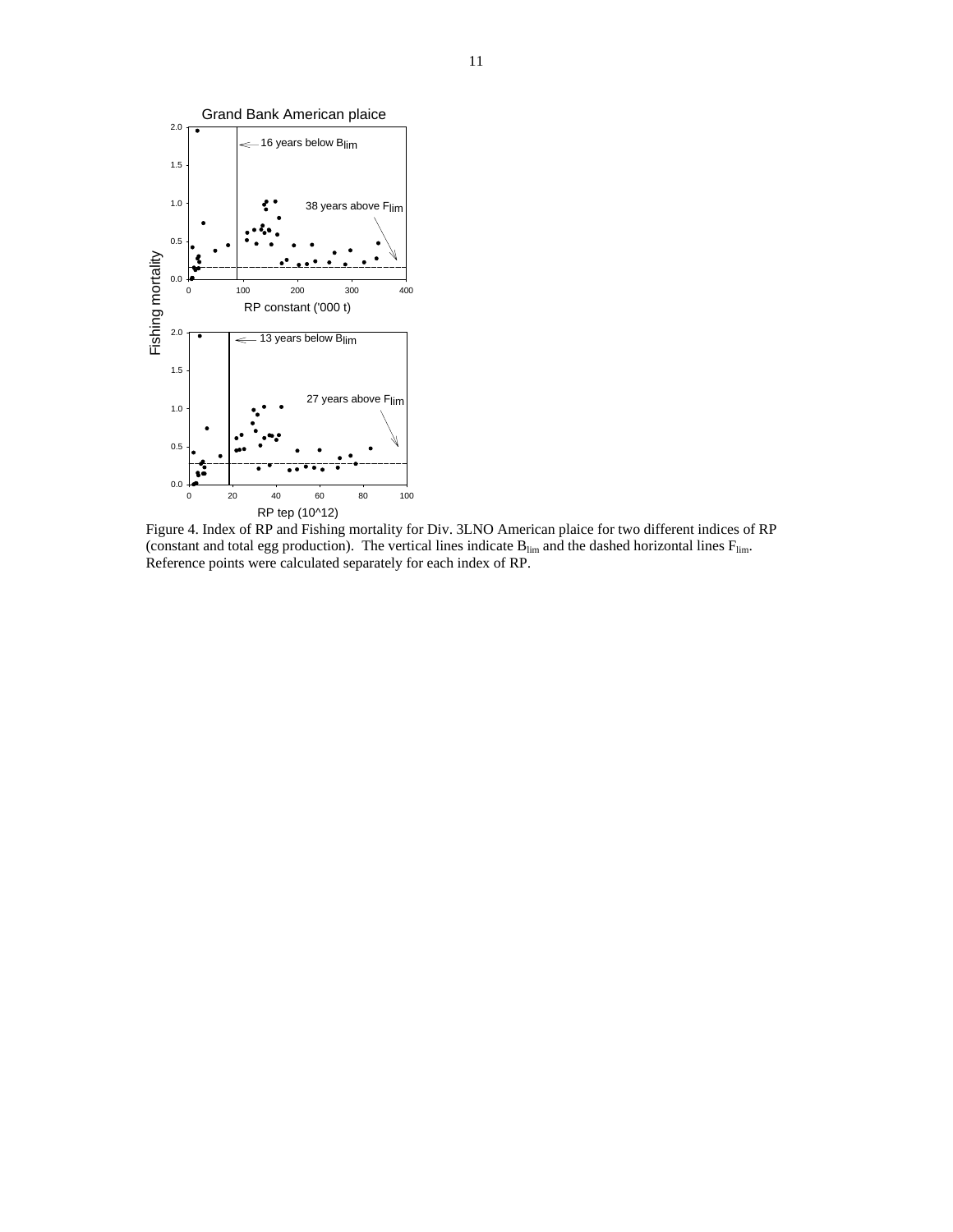

Figure 5. Proportion of  $B_{lim}$  for each index of reproductive potential to RP<sub>constant</sub> for 3 populations for every year of 15 year projections (at F=0) of population size.



Figure 6 Absolute value of *FMSY* estimated for the particular index of RP minus the *FMSY* estimated for that population for RP<sub>constant</sub> plotted against the coefficient of variation of the ratio of each index of RP to RP<sub>constant.</sub> Different symbols represent the different indices of reproductive potential.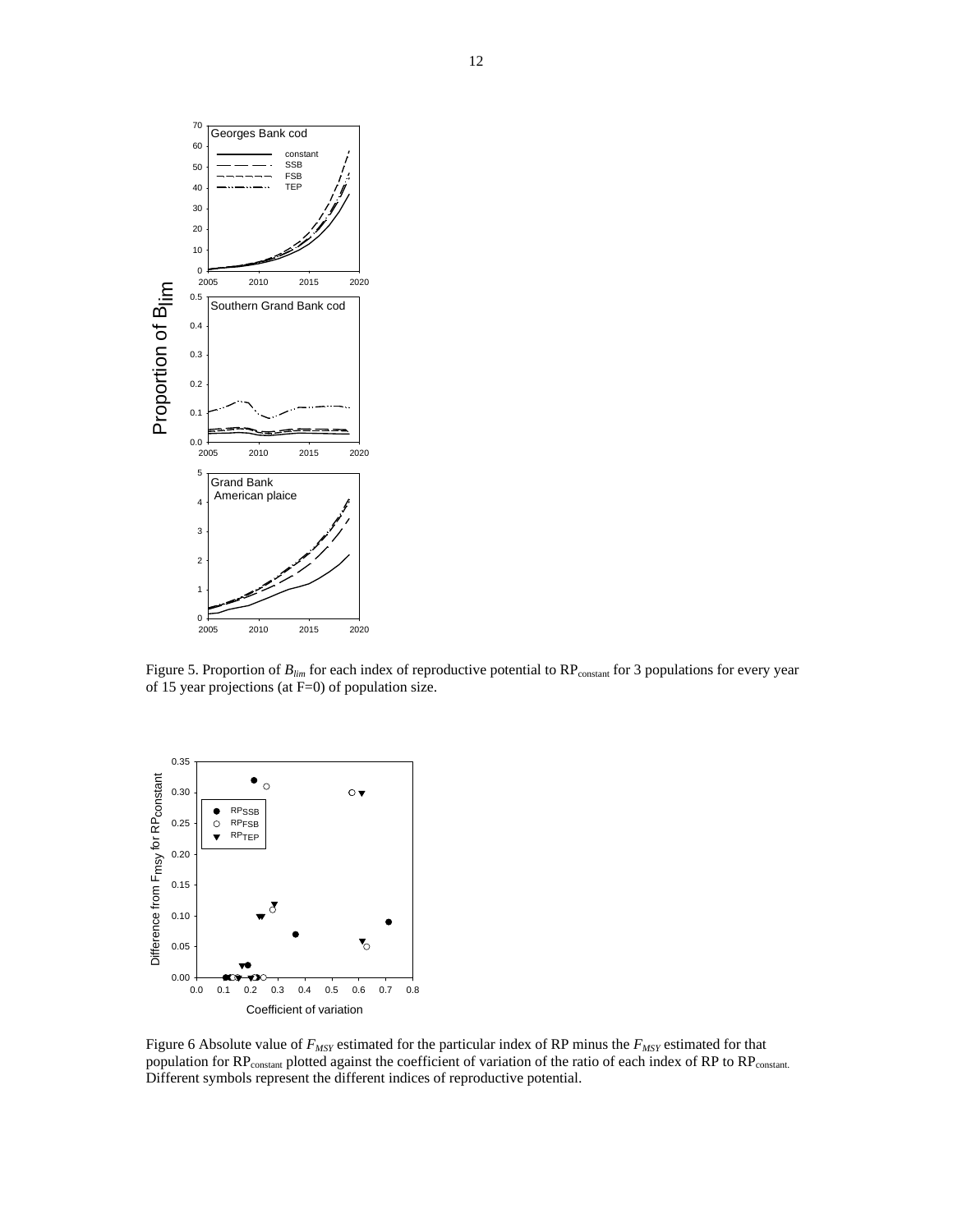

Figure 7. Temporal changes in age-stratified egg production of North Sea haddock and relative fitness (bold curve) based on the difference in proportions of eggs produced and demersal juveniles for a given date from the 1994, 1996 and 1999 year-classes. Re-drawn from Wright and Gibb (2005).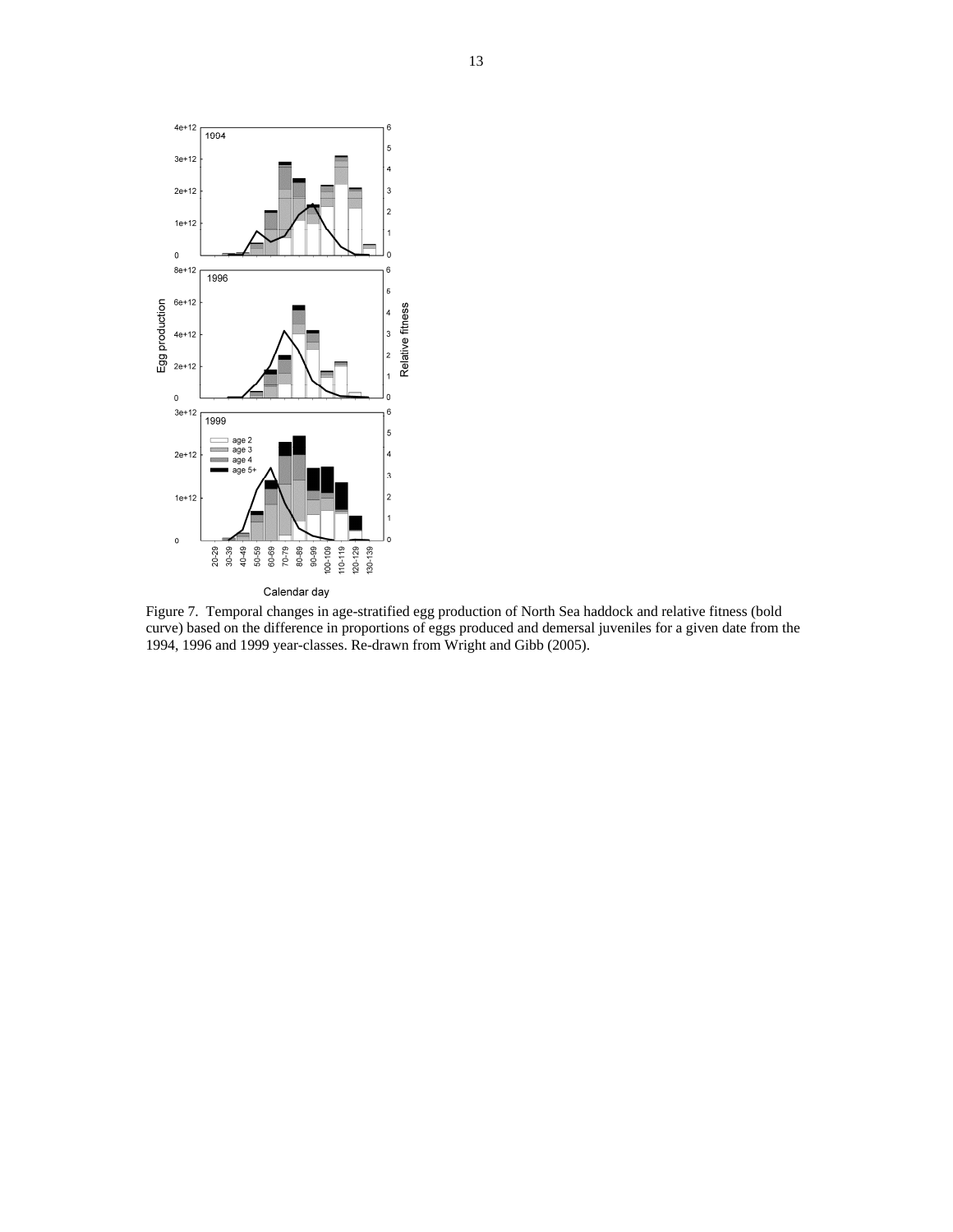

Figure 8. Age related differences in the proportion of 50% spent female Atlantic cod and haddock of Georges Bank in relation to calendar day.